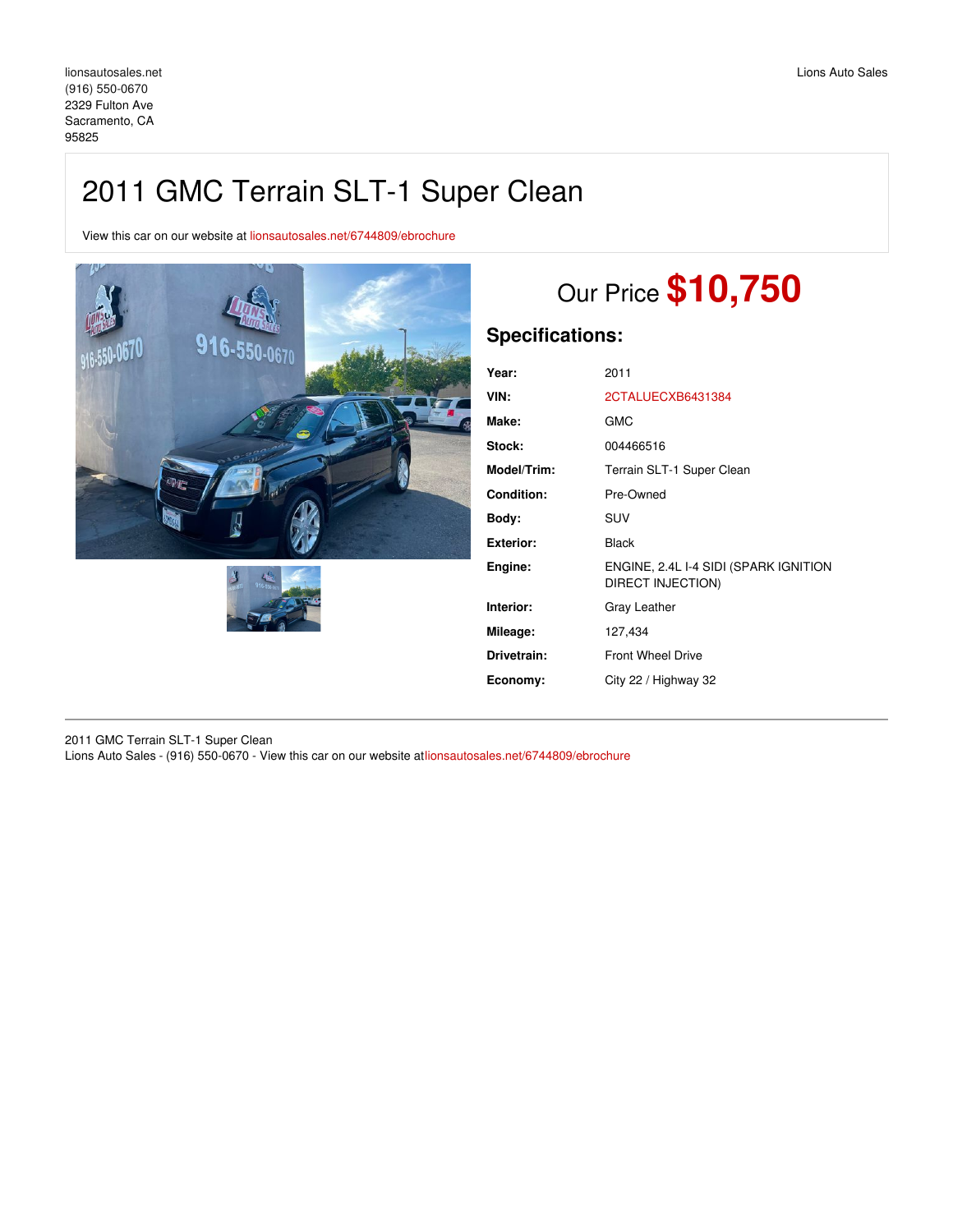

#### 2011 GMC Terrain SLT-1 Super Clean

Lions Auto Sales - (916) 550-0670 - View this car on our website at[lionsautosales.net/6744809/ebrochure](https://lionsautosales.net/vehicle/6744809/2011-gmc-terrain-slt-1-super-clean-sacramento-ca-95825/6744809/ebrochure)

## **Installed Options**

#### **Interior**

- Door locks, power programmable with lockout protection
- Driver Information Center monitors 26 various systems including, Vehicle Information Menu (oil life, tire pressure, standard/metric units) and Trip Information Menu (trip 1, trip 2, fuel range, average fuel economy, instant fuel economy, average vehicle speed) and compass display
- Floor mats, carpeted front and rear
- Instrumentation includes speedometer, single trip odometer, fuel level, engine temperature and tachometer
- Lighting, interior with theatre dimming, center-mounted dome, rear cargo area, dual front map lights and ambient lighting on integrated center stack
- Mirror, inside rearview auto-dimming includes (UVC) rearview camera display
- Power outlets 4 auxiliary with covers, 12-volt, includes 2 front, 1 second row and one in the cargo area
- Rearview camera system, integrated into rearview mirror (Rearview display included in navigation radio screen when navigation radio is ordered.)
- Remote Keyless Entry
- Remote vehicle start includes extended range Remote Keyless Entry
- Seat adjuster, driver 8-way power and power lumbar adjuster
- Seat trim, perforated leather-appointed- Seats, front bucket
- Seats, heated driver and front passenger
- Seats, rear bench, 3 passenger with manual fore/aft adjustment, 60/40 split seatback and recline feature
- Steering column, tilt and telescopic
- Steering wheel, leather-wrapped with mounted audio and cruise controls
- Theft deterrent system, vehicle, PASS-Key III
- Visors, driver and front passenger illuminated vanity mirrors
- Windows, power with driver and front passenger Express-Down
- Defogger, rear-window electric
- Cupholders 2 front and 2 rear and 2 additional in rear center armrest
- Cruise control, electronic with set and resume speed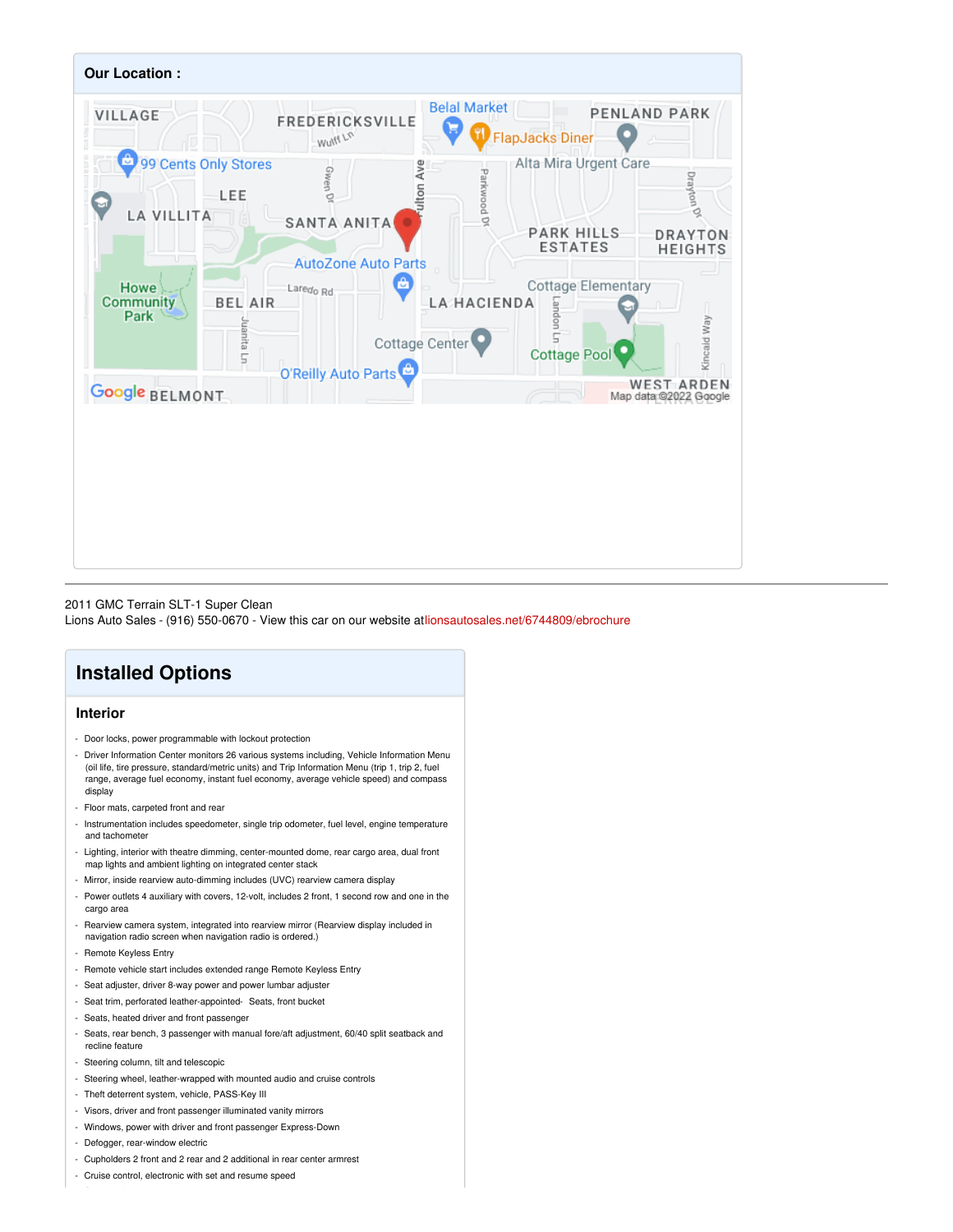- Console, front center, with arm rest and concealed storage
- Assist handles, front passenger and rear outboards
- Air conditioning, single-zone automatic climate control

#### **Exterior**

- Wipers, front intermittent with washers- Wiper, rear intermittent with washer
- Wheels, 4 18" x 7.5" (45.7 cm x 19.1 cm) bright machined aluminum
- Tires, P235/55R18 all-season, blackwall- Spare tire and wheel
- Mirrors, outside heated power-adjustable, body-color, manual-folding
- Luggage rails, Charcoal- Liftgate, rear manual with fixed glass
- Headlamps, halogen projector lamp- Grille, Charcoal with chrome surround
- Glass, Solar-Ray deep-tinted (all windows except light-tinted glass on windshield and driver- and front passenger-side glass)
- Fog lamps, front round, halogen- Door handles, body-color
- Bumpers, front and rear body-color

#### **Safety**

- Door locks, power programmable with lockout protection
- Driver Information Center monitors 26 various systems including, Vehicle Information Menu (oil life, tire pressure, standard/metric units) and Trip Information Menu (trip 1, trip 2, fuel range, average fuel economy, instant fuel economy, average vehicle speed) and compass display
- Floor mats, carpeted front and rear
- Instrumentation includes speedometer, single trip odometer, fuel level, engine temperature and tachometer
- Lighting, interior with theatre dimming, center-mounted dome, rear cargo area, dual front map lights and ambient lighting on integrated center stack
- Mirror, inside rearview auto-dimming includes (UVC) rearview camera display
- Power outlets 4 auxiliary with covers, 12-volt, includes 2 front, 1 second row and one in the cargo area
- Rearview camera system, integrated into rearview mirror (Rearview display included in navigation radio screen when navigation radio is ordered.)
- Remote Keyless Entry
- Remote vehicle start includes extended range Remote Keyless Entry
- Seat adjuster, driver 8-way power and power lumbar adjuster
- Seat trim, perforated leather-appointed- Seats, front bucket
- Seats, heated driver and front passenger
- Seats, rear bench, 3 passenger with manual fore/aft adjustment, 60/40 split seatback and recline feature
- Steering column, tilt and telescopic
- Steering wheel, leather-wrapped with mounted audio and cruise controls
- Theft deterrent system, vehicle, PASS-Key III
- Visors, driver and front passenger illuminated vanity mirrors
- Windows, power with driver and front passenger Express-Down
- Defogger, rear-window electric
- Cupholders 2 front and 2 rear and 2 additional in rear center armrest
- Cruise control, electronic with set and resume speed
- Console, front center, with arm rest and concealed storage
- Assist handles, front passenger and rear outboards
- Air conditioning, single-zone automatic climate control

#### **Mechanical**

- Alternator, 120 amps- Battery, 525 cold-cranking amps with rundown protection
- Brakes, 4-wheel antilock, 4-wheel disc
- Engine, 2.4L I-4 SIDI (Spark Ignition Direct Injection) with VVT (Variable Valve Timing) (182 hp [135.7 kW] @ 6700 rpm, 172 lb-ft [232.2 N-m] @ 4900 rpm).
- Exhaust, single-Front wheel drive
- Rear axle, 3.23 final drive ratio (Included and only available with (LAF) 2.4L I-4 SIDI engine and (MXO) 6-speed automatic front-wheel drive transmission.)
- Steering, power, variable electric assist- Suspension, Soft Ride
- Suspension, front independent, strut type coil springs
- Suspension, rear independent trailering arm with three lateral locating links, coil springs
- Transmission, 6-speed automatic

### **Option Packages**

**Factory Installed Packages**

-

ENGINE, 2.4L I-4 SIDI (SPARK IGNITION DIRECT INJECTION)